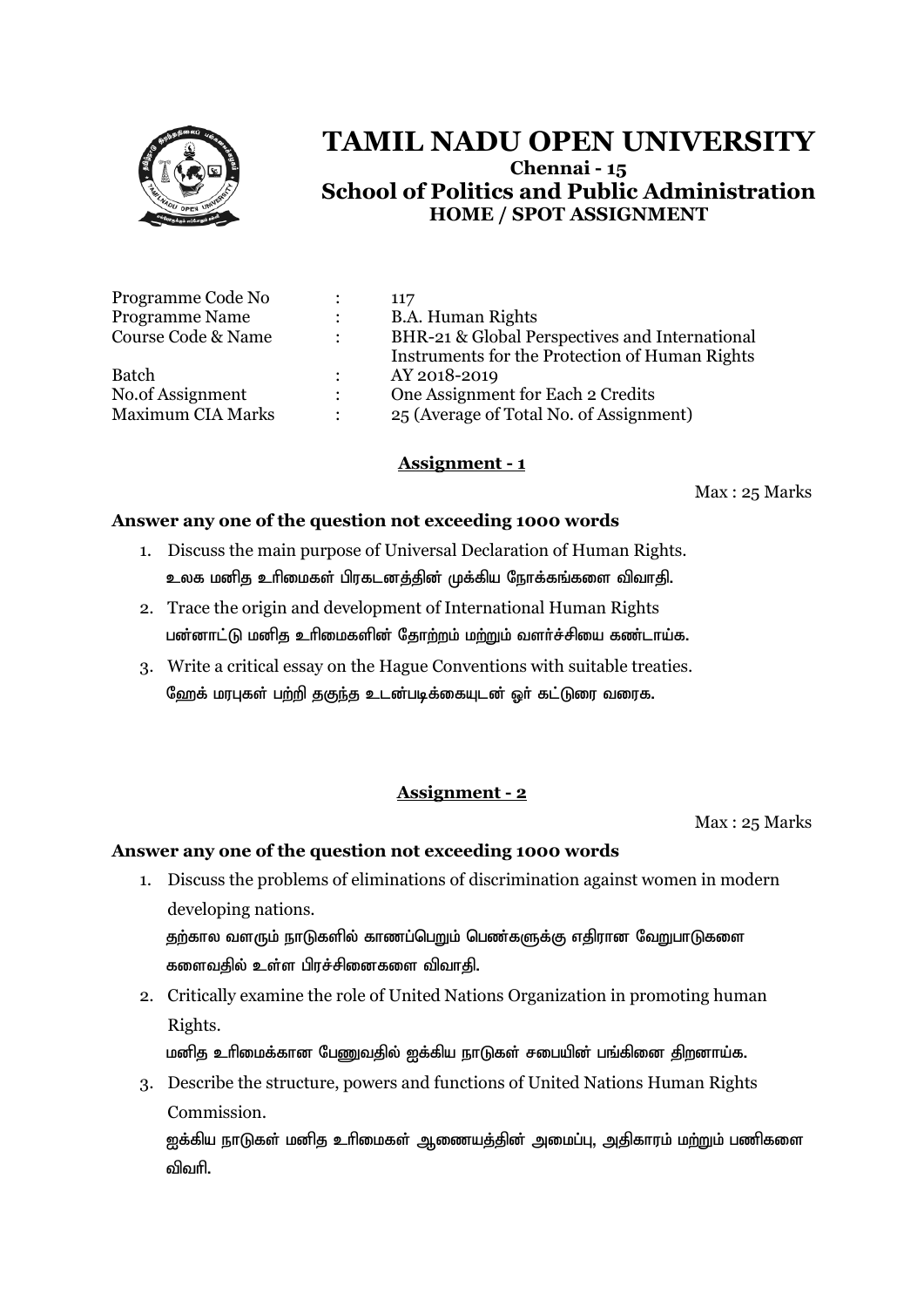## **Assignment - 3**

Max : 25 Marks

## **Answer any one of the question not exceeding 1000 words**

- 1. Discuss the differences between Red Cross and Red Cresent. செஞ்சிலுவை மற்றும் செம்பிறைக்கு இடையேயான வேறுபாடுகளை விவாதி.
- 2. Write an essay of European Human Rights Court. ஐரோப்பிய மனித உரிமைகள் நீதிமன்றம் பற்றி விரிவான கட்டுரை வரைக.
- 3. Examine the significance of Vienna Declaration of Human Rights. மனித உரிமைகளின் வியன்னா பிரகடனத்தின் முக்கியத்துவத்தை ஆராய்க.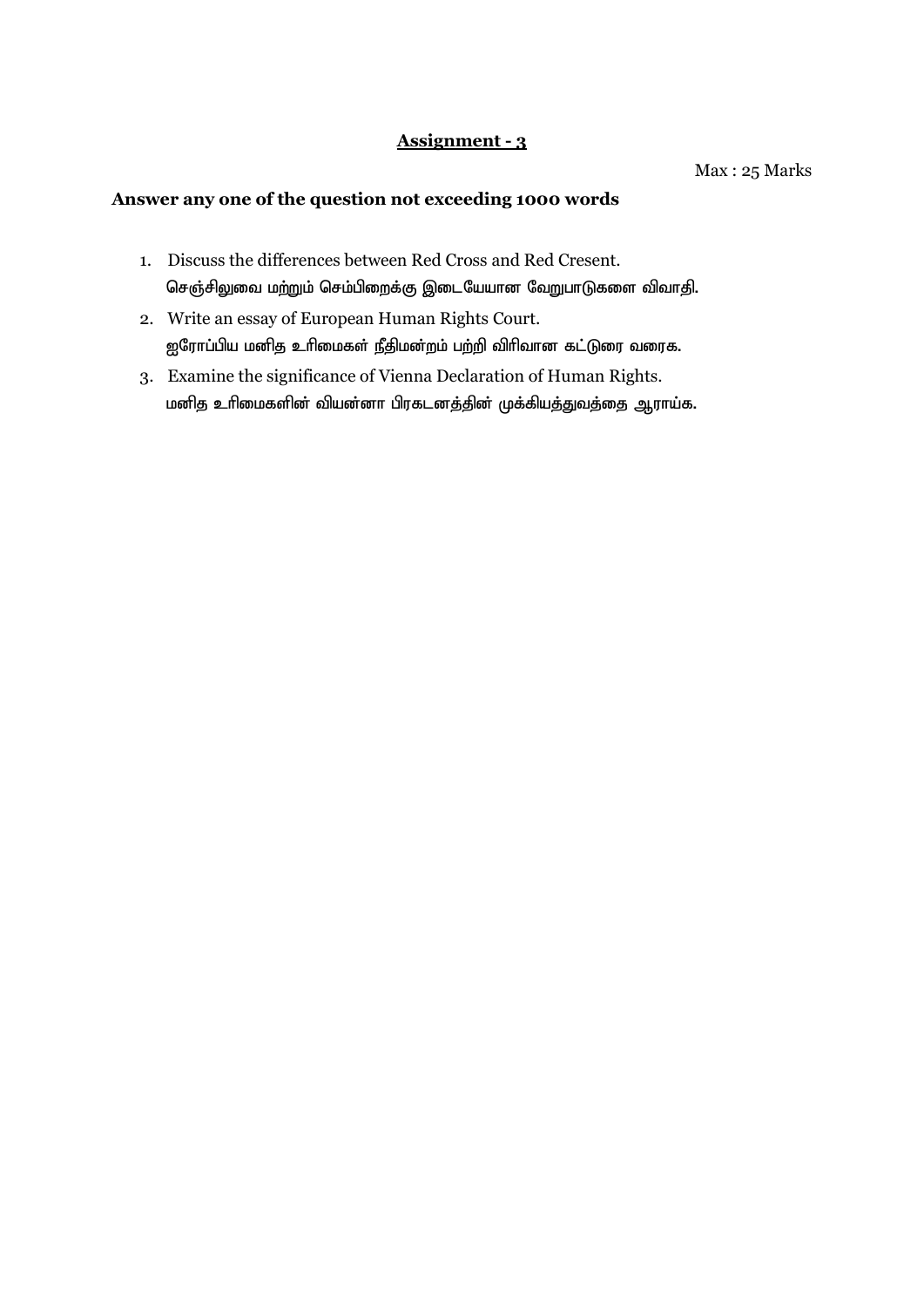

# **TAMIL NADU OPEN UNIVERSITY Chennai - 15 School of Politics and Public Administration HOME / SPOT ASSIGNMENT**

| Programme Code No        |                      | 117                                               |
|--------------------------|----------------------|---------------------------------------------------|
| <b>Programme Name</b>    | $\ddot{\cdot}$       | <b>B.A. Human Rights</b>                          |
| Course Code & Name       | $\bullet$            | BHR-22 & Promotion and Protection of Human Rights |
| Batch                    |                      | AY 2018-2019                                      |
| No.of Assignment         | $\ddot{\phantom{a}}$ | One Assignment for Each 2 Credits                 |
| <b>Maximum CIA Marks</b> | $\ddot{\phantom{a}}$ | 25 (Average of Total No. of Assignment)           |
|                          |                      |                                                   |

#### **Assignment - 1**

Max : 25 Marks

#### **Answer any one of the question not exceeding 1000 words**

- 1. Examine the approaches to human rights education. மனித உரிமைகள் கல்விக்கான அணுகுமுறைகளை ஆராய்க.
- 2. Trace the evolution of human rights education. மனித உரிமைக் கல்வியின் பரிணாமத்தை பற்றி விளக்குக.
- 3. Outline the contemporary status of international human rights education. சர்வதேச மனித உரிமைகள் கல்வியின் தற்கால நிலைமையை கோடிட்டுக் காட்டுக.

## **Assignment - 2**

Max : 25 Marks

## **Answer any one of the question not exceeding 1000 words**

- 1. How do you scale the growth of human rights education in India? இந்தியாவில் மனித உரிமைகள் கல்வியின் வளர்ச்சியை நீங்கள் எவ்வாறு அளவிடுவீா்.
- 2. Discuss in detail about the role of UN advisory services in promoting human rights education.

<u>ஐ.நா. ஆ</u>லோசனை பிரிவுகள் மனித உரிமைகள் கல்வியை ஊக்குவிப்பதில் அதன் பங்கு பணியினை விரிவாக விவாகி.

3. Elaborate the relationship between judicial system and human rights education. நீதிஅமைப்பு மற்றும் மனித உரிமைகள் கல்வி ஆகியவற்றிற்கு இடையிலான உறவை பற்றி விளக்குக.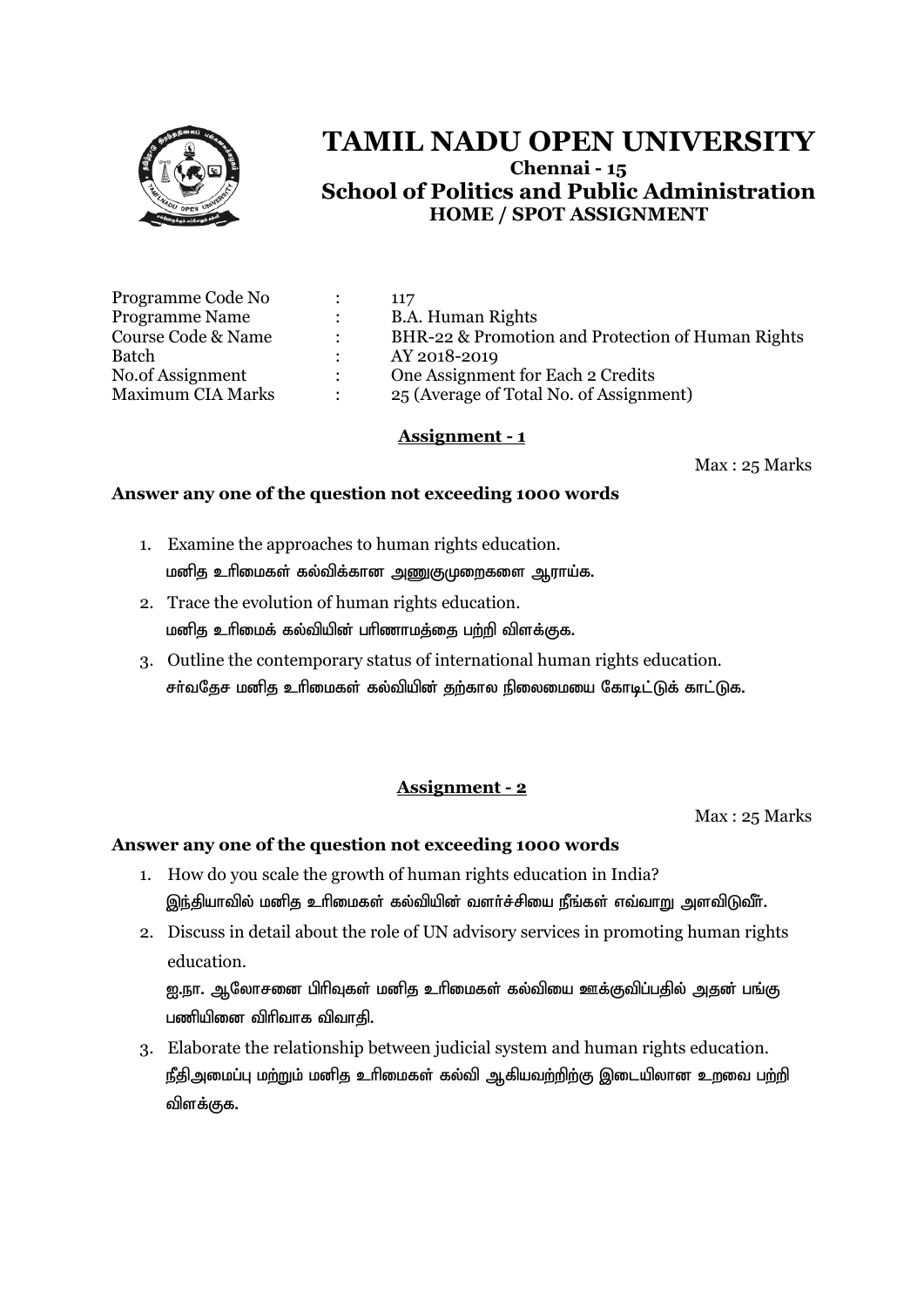## **Assignment - 3**

#### **Answer any one of the question not exceeding 1000 words**

- 1. Examine the various challenges against human rights education. மனித உரிமைகள் கல்விக்கு எதிரான பல்வேறு சவால்களை ஆராய்க.
- 2. Discuss about the current trends in Human Rights Education Research. மனித உரிமைகள் கல்வி ஆராய்ச்சியில் தற்போதைய போக்குகள் குறித்து விளக்குக.
- 3. Evaluate the contributions of NGOs in Human Rights Education in Rural India. ஊரக இந்தியாவின் மனித உரிமைகள் கல்வி வளர்ச்சிக்கு அரசு சாரா நிறுவனத்தின் பங்களிப்பை மதிப்பிடுக.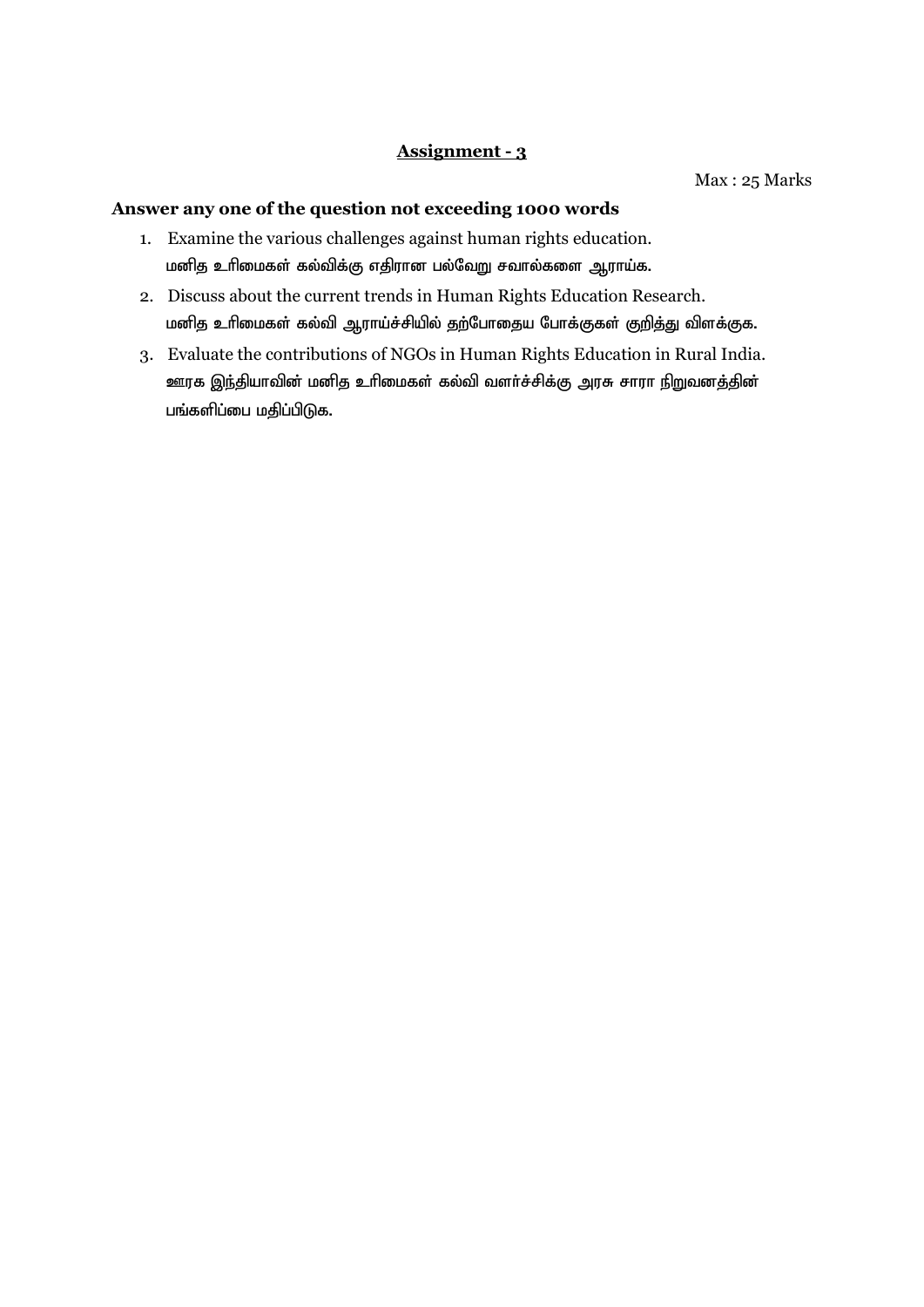

# **TAMIL NADU OPEN UNIVERSITY Chennai - 15 School of Politics and Public Administration HOME / SPOT ASSIGNMENT**

| Programme Code No        |                           | 117                                     |
|--------------------------|---------------------------|-----------------------------------------|
| <b>Programme Name</b>    | $\ddot{\cdot}$            | <b>B.A. Human Rights</b>                |
| Course Code & Name       | ٠                         | BHRAL-21 & Environmental Administration |
| Batch                    |                           | AY 2018-2019                            |
| No.of Assignment         | $\mathbf{L}$              | One Assignment for Each 2 Credits       |
| <b>Maximum CIA Marks</b> | $\mathbb{R}^{\mathbb{Z}}$ | 25 (Average of Total No. of Assignment) |

#### **Assignment - 1**

Max : 25 Marks

#### **Answer any one of the question not exceeding 1000 words**

- 1. Discuss the fundamental principles of environment. சுற்றுச்சூழலின் அடிப்படை கொள்கைகளை விவாதி.
- 2. Write a detailed essay on National Green Tribunal. தேசிய பசுமை தீர்ப்பாயம் பற்றி விரிவான கட்டுரை வரைக.
- 3. Examine the role of World Health Organization in maintaining good health. உடல் ஆரோக்கியத்தை பேணுவதில் உலக சுகாதார நிறுவனத்தின் பங்கினை ஆராய்க.

## **Assignment - 2**

Max : 25 Marks

#### **Answer any one of the question not exceeding 1000 words**

- 1. Discuss the major issues and challenges of environmental administration in fast growing urbanization. அதிவேக நகரமயமாக்குதலில் சுற்றுச்சூழல் நிர்வாகம் எதிர்நோக்கும் பிரச்சனைகள் ம<u>ற்று</u>ம் சவால்களை விவாதி.
- 2. Analyze the environmental problems and offer your suggestions to reduce them. சுற்றுச்சூழல் பிரச்சனைகளை பகுத்தாய்ந்து அவற்றைக் குறைப்பதற்கு உமது ஆலோசனைகளை கூறவும்.
- 3. What are the reasons for Global Warming? Explain. உலக வெப்பமயமாதலுக்கான காரணங்கள் யாவை? விளக்குக.